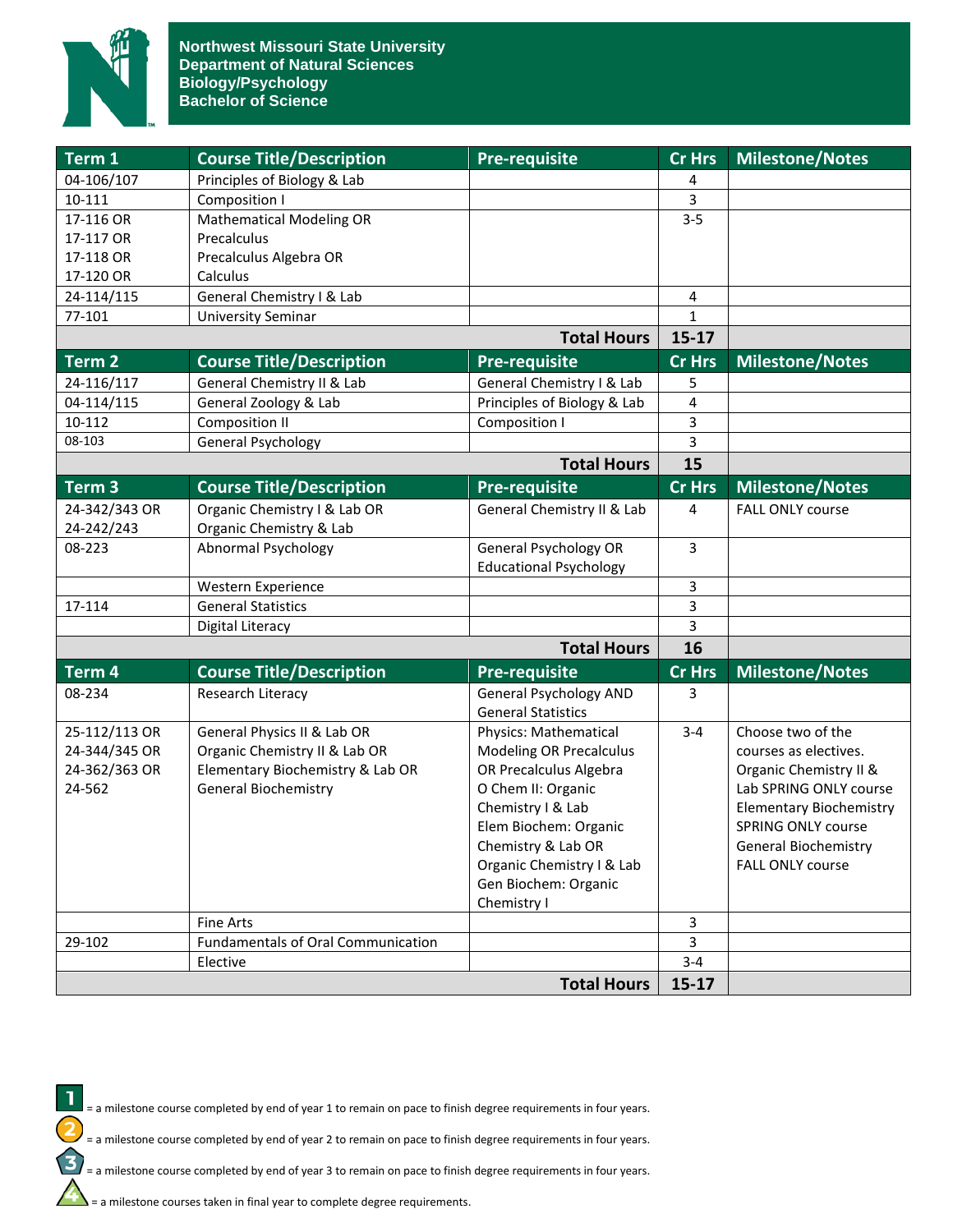

| Term 5        | <b>Course Title/Description</b>                        | <b>Pre-requisite</b>                                      | <b>Cr Hrs</b>  | <b>Milestone/Notes</b>         |
|---------------|--------------------------------------------------------|-----------------------------------------------------------|----------------|--------------------------------|
| 10-220        | Intro to Literature                                    |                                                           |                |                                |
| 25-110/111    | General Physics I & Lab                                | <b>Mathematical Modeling</b>                              | 4              |                                |
|               |                                                        | OR Precalculus OR                                         |                |                                |
|               |                                                        | Precalculus Algebra                                       |                |                                |
|               | Social Sciences                                        |                                                           | 3              |                                |
|               | <b>Psychology Elective</b>                             |                                                           | 3              |                                |
| 04-310        | Cell Biology                                           | Principles of Biology & Lab                               | 4              | Recommend to have              |
|               |                                                        | AND General Chemistry I &                                 |                | Organic Chemistry I & Lab      |
|               |                                                        | Lab AND General                                           |                |                                |
|               |                                                        | Chemistry II & Lab                                        |                |                                |
|               |                                                        | <b>Total Hours</b>                                        | 17             |                                |
| Term 6        | <b>Course Title/Description</b>                        | <b>Pre-requisite</b>                                      | <b>Cr Hrs</b>  | <b>Milestone/Notes</b>         |
| 08-333        | Developmental Psychology                               | <b>General Psychology OR</b><br>Educational Psychological | 3              | 08-333                         |
| 08-343        | <b>Biological Psychology</b>                           | <b>General Psychology AND</b>                             | 3              |                                |
|               |                                                        | Intro to Psychological                                    |                |                                |
|               |                                                        | Experimentation                                           |                |                                |
|               | <b>Biology Elective</b>                                |                                                           | $3 - 4$        |                                |
| 04-350 OR     | Genetics                                               | Principles of Biology & Lab                               | 4              |                                |
| Elective      |                                                        |                                                           |                |                                |
|               |                                                        | <b>Total Hours</b>                                        | $13 - 14$      |                                |
| Term 7        | <b>Course Title/Description</b>                        | <b>Pre-requisite</b>                                      | <b>Cr Hrs</b>  | <b>Milestone/Notes</b>         |
|               | <b>Biology Elective</b>                                |                                                           | $3 - 4$        |                                |
| 08-443        | <b>Advanced Biological Psychology</b>                  | <b>General Psychology AND</b>                             | $\overline{3}$ | FALL ONLY course               |
|               |                                                        | Intro Psychological                                       |                |                                |
|               |                                                        | <b>Experimentation AND</b>                                |                |                                |
|               |                                                        | <b>Biological Psychology</b>                              |                |                                |
| 25-112/113 OR | General Physics II & Lab OR                            | <b>Physics: Mathematical</b>                              | $3 - 4$        | Choose two of the              |
| 24-344/345 OR | Organic Chemistry II & Lab OR                          | <b>Modeling OR Precalculus</b>                            |                | courses as electives.          |
| 24-362/363 OR | Elementary Biochemistry & Lab OR                       | OR Precalculus Algebra                                    |                | Organic Chemistry II &         |
| 24-562        | <b>General Biochemistry</b>                            | O Chem II: Organic                                        |                | Lab SPRING ONLY course         |
|               |                                                        | Chemistry I & Lab                                         |                | <b>Elementary Biochemistry</b> |
|               |                                                        | Elem Biochem: Organic                                     |                | <b>SPRING ONLY course</b>      |
|               |                                                        | Chemistry & Lab OR                                        |                | <b>General Biochemistry</b>    |
|               |                                                        | Organic Chemistry I & Lab                                 |                | <b>FALL ONLY course</b>        |
|               |                                                        | Gen Biochem: Organic                                      |                |                                |
|               |                                                        | Chemistry I                                               |                |                                |
| 08-334        | <b>Global Experiences</b><br><b>Research Methods I</b> | <b>General Psychology AND</b>                             | 3<br>3         |                                |
|               |                                                        | Intro to Psychological                                    |                |                                |
|               |                                                        | <b>Experimentation AND</b>                                |                |                                |
|               |                                                        | <b>General Statistics</b>                                 |                |                                |
|               |                                                        |                                                           |                |                                |
|               |                                                        | <b>Total Hours</b>                                        | $15-17$        |                                |



= a milestone course completed by end of year 1 to remain on pace to finish degree requirements in four years.

= a milestone course completed by end of year 2 to remain on pace to finish degree requirements in four years.

= a milestone course completed by end of year 3 to remain on pace to finish degree requirements in four years.

 $\sum$  = a milestone courses taken in final year to complete degree requirements.